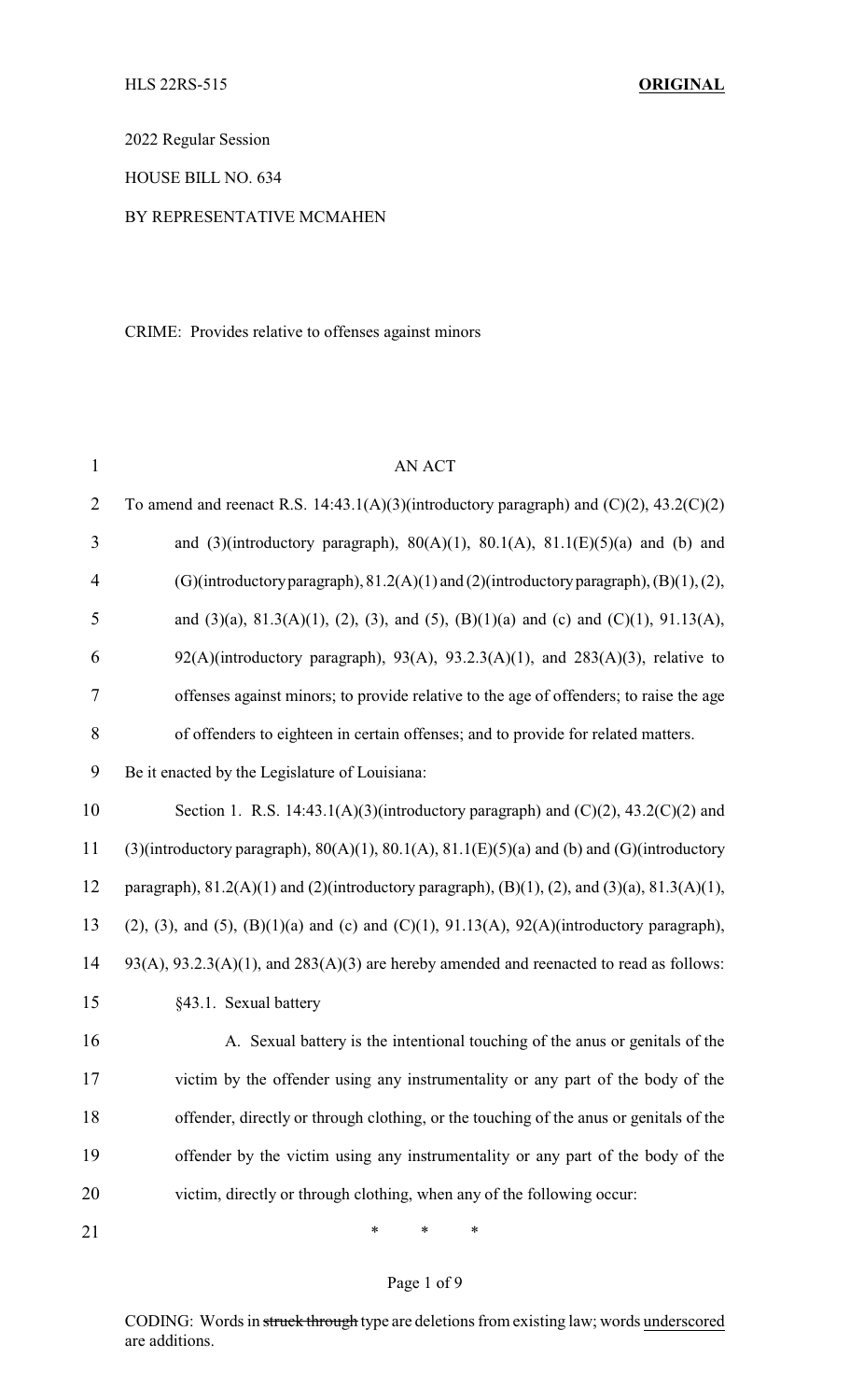| 1  | (3) The offender is seventeen eighteen years of age or older and any of the            |
|----|----------------------------------------------------------------------------------------|
| 2  | following exist:                                                                       |
| 3  | ∗<br>*<br>∗                                                                            |
| 4  | $C$ .                                                                                  |
| 5  | ∗<br>*<br>∗                                                                            |
| 6  | (2) Whoever commits the crime of sexual battery on a victim under the age              |
| 7  | of thirteen years when the offender is seventeen eighteen years of age or older shall  |
| 8  | be punished by imprisonment at hard labor for not less than twenty-five years nor      |
| 9  | more than ninety-nine years. At least twenty-five years of the sentence imposed        |
| 10 | shall be served without benefit of parole, probation, or suspension of sentence.       |
| 11 | *<br>$\ast$<br>∗                                                                       |
| 12 | §43.2. Second degree sexual battery                                                    |
| 13 | ∗<br>∗<br>*                                                                            |
| 14 | $C$ .                                                                                  |
| 15 | ∗<br>*<br>∗                                                                            |
| 16 | (2) Whoever commits the crime of second degree sexual battery on a victim              |
| 17 | under the age of thirteen years when the offender is seventeen eighteen years of age   |
| 18 | or older shall be punished by imprisonment at hard labor for not less than twenty-five |
| 19 | years nor more than ninety-nine years. At least twenty-five years of the sentence      |
| 20 | imposed shall be served without benefit of parole, probation, or suspension of         |
| 21 | sentence.                                                                              |
| 22 | (3) Any person who is seventeen eighteen years of age or older who commits             |
| 23 | the crime of second degree sexual battery shall be punished by imprisonment at hard    |
| 24 | labor for not less than twenty-five nor more than ninety-nine years, at least twenty-  |
| 25 | five years of the sentence imposed being served without benefit of parole, probation,  |
| 26 | or suspension of sentence, when any of the following conditions exist:                 |
| 27 | $\ast$<br>*<br>*                                                                       |
| 28 | §80. Felony carnal knowledge of a juvenile                                             |
| 29 | A. Felony carnal knowledge of a juvenile is committed when:                            |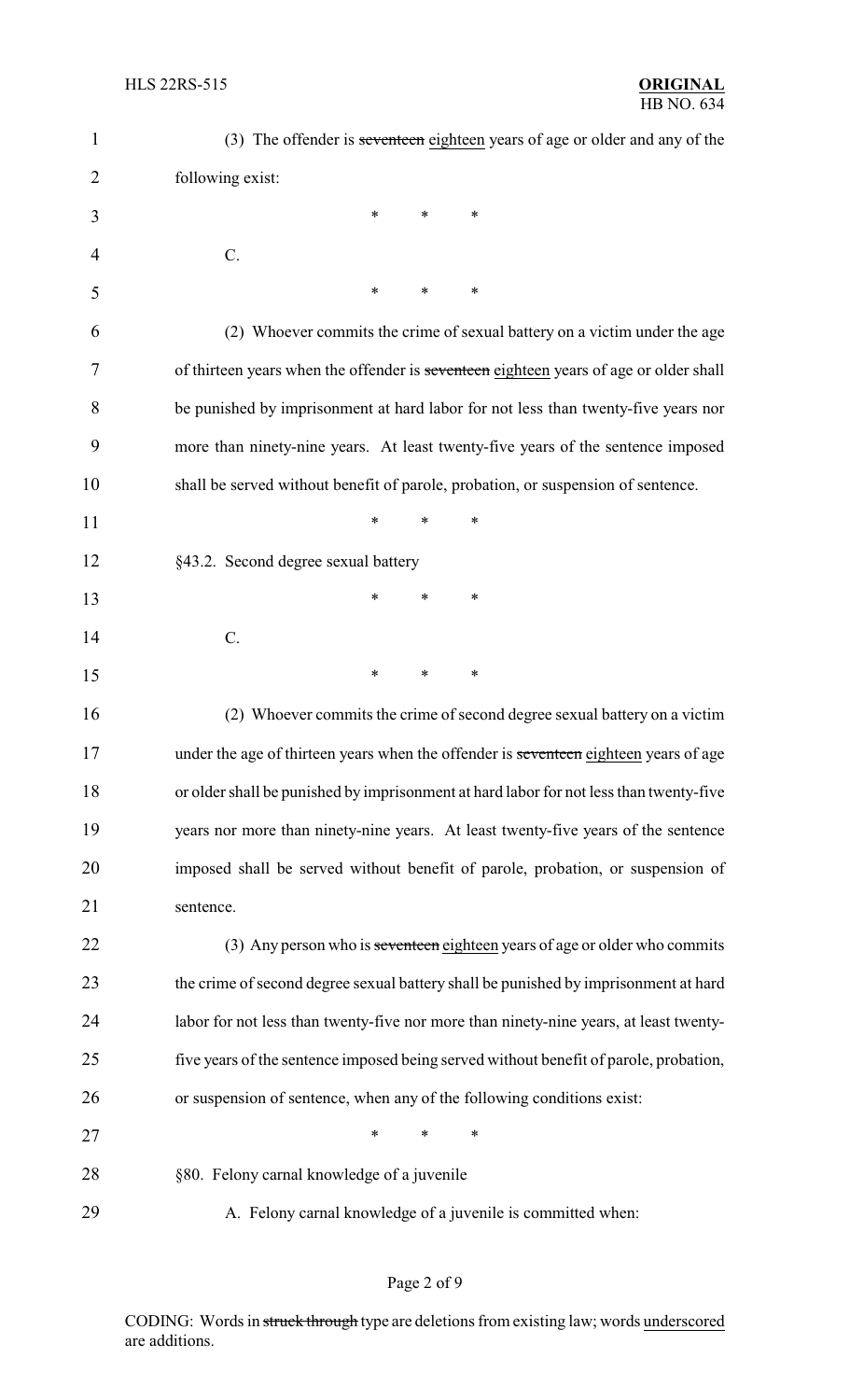| 1              | (1) A person who is seventeen eighteen years of age or older has sexual                        |
|----------------|------------------------------------------------------------------------------------------------|
| $\overline{2}$ | intercourse, with consent, with a person who is thirteen years of age or older but less        |
| 3              | than seventeen eighteen years of age, when the victim is not the spouse of the                 |
| 4              | offender and when the difference between the age of the victim and the age of the              |
| 5              | offender is four years or greater; or                                                          |
| 6              | *<br>*<br>∗                                                                                    |
| 7              | §80.1. Misdemeanor carnal knowledge of a juvenile                                              |
| 8              | A. Misdemeanor carnal knowledge of a juvenile is committed when a person                       |
| 9              | who is seventeen eighteen years of age or older has sexual intercourse, with consent,          |
| 10             | with a person who is thirteen years of age or older but less than seventeen eighteen           |
| 11             | years of age, when the victim is not the spouse of the offender, and when the                  |
| 12             | difference between the age of the victim and age of the offender is greater than two           |
| 13             | years, but less than four years.                                                               |
| 14             | ∗<br>∗<br>∗                                                                                    |
| 15             | §81.1. Pornography involving juveniles                                                         |
| 16             | *<br>*<br>∗                                                                                    |
| 17             | Ε.                                                                                             |
| 18             | $\ast$<br>∗<br>∗                                                                               |
| 19             | $(5)(a)$ Whoever commits the crime of pornography involving juveniles                          |
| 20             | punishable by the provisions of Paragraph $(1)$ , $(2)$ , or $(3)$ of this Subsection when the |
| 21             | victim is under the age of thirteen years and the offender is seventeen eighteen years         |
| 22             | of age or older shall be punished by imprisonment at hard labor for not less than              |
| 23             | one-half the longest term nor more than twice the longest term of imprisonment                 |
| 24             | provided in Paragraphs $(1)$ , $(2)$ , and $(3)$ of this Subsection. The sentence imposed      |
| 25             | shall be served without benefit of parole, probation, or suspension of sentence.               |
| 26             | Whoever commits the crime of pornography involving juveniles<br>(b)                            |
| 27             | punishable by the provisions of Paragraph (4) of this Subsection when the victim is            |
| 28             | under the age of thirteen years, and the offender is seventeen eighteen years of age           |
| 29             | or older, shall be punished by imprisonment at hard labor for not less than twenty-            |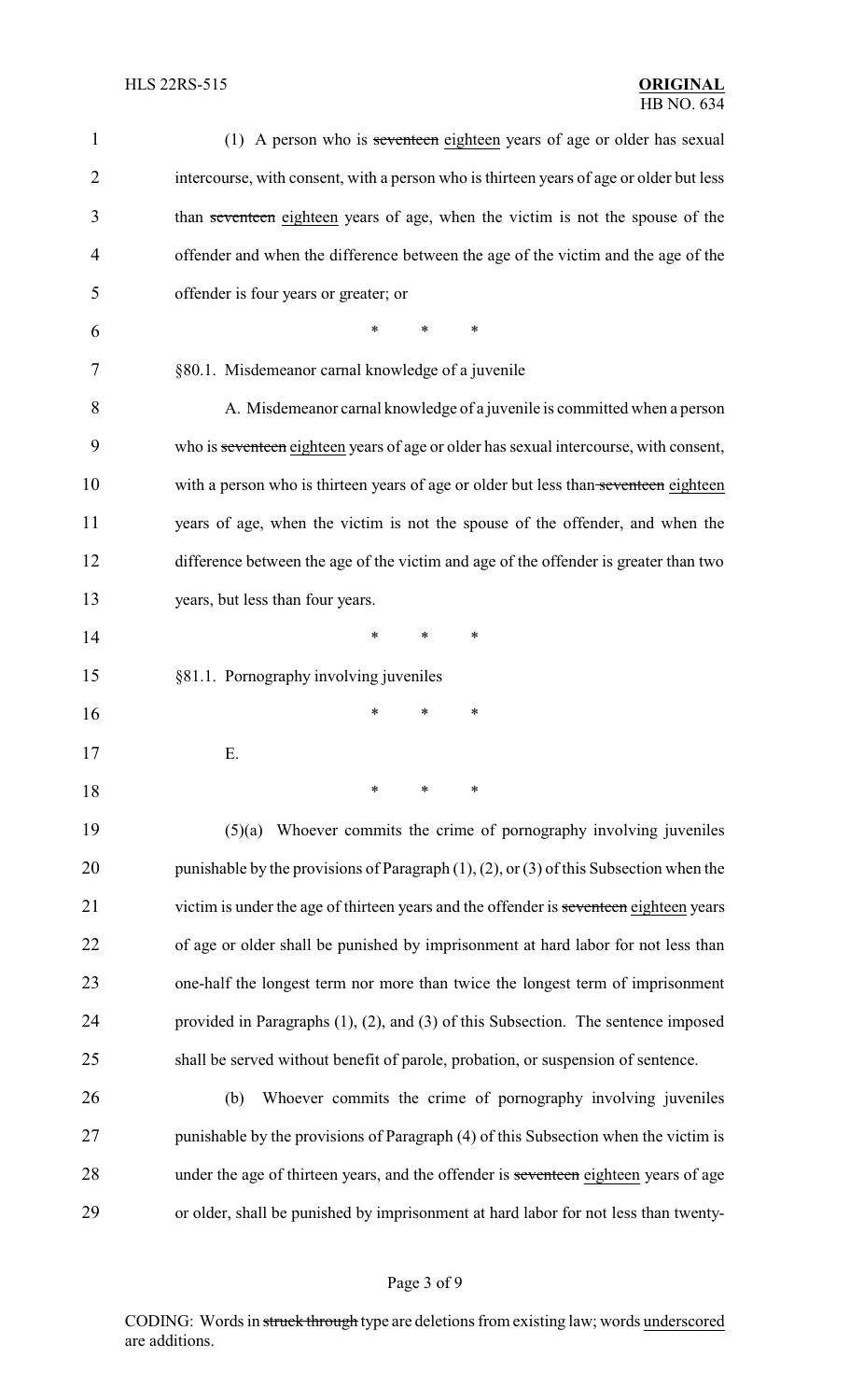five years nor more than ninety-nine years. At least twenty-five years of the sentence imposed shall be served without benefit of parole, probation, or suspension of sentence. 4 \* \* \* \* G. In prosecutions for violations of this Section, the trier of fact may determine, utilizing the following factors, whether or not the person displayed or depicted in any photograph, videotape, film, or other video reproduction introduced in evidence was under the age of seventeen eighteen years at the time of filming or recording: \* \* \* 11 §81.2. Molestation of a juvenile or a person with a physical or mental disability A.(1) Molestation of a juvenile is the commission by anyone over the age of seventeen of any lewd or lascivious act upon the person or in the presence of any 14 child under the age of seventeen eighteen, where there is an age difference of greater than two years between the two persons, with the intention of arousing or gratifying 16 the sexual desires of either person, by the use of force, violence, duress, menace, psychological intimidation, threat of great bodily harm, or by the use of influence by virtue of a position of control or supervision over the juvenile. Lack of knowledge of the juvenile's age shall not be a defense. (2) Molestation of a person with a physical or mental disability is the 21 commission by anyone over the age of seventeen eighteen of any lewd or lascivious act upon the victim or in the presence of any victim with the intention of arousing or gratifying the sexual desires of either person, by the use of force, violence, duress, menace, psychological intimidation, threat of great bodily harm, or by the use of influence by virtue of a position of control or supervision over the victim, when any of the following conditions exist: 27 \* \* \* \* 28 B.(1) Whoever commits the crime of molestation of a juvenile, when the 29 victim is thirteen years of age or older but has not yet attained the age of seventeen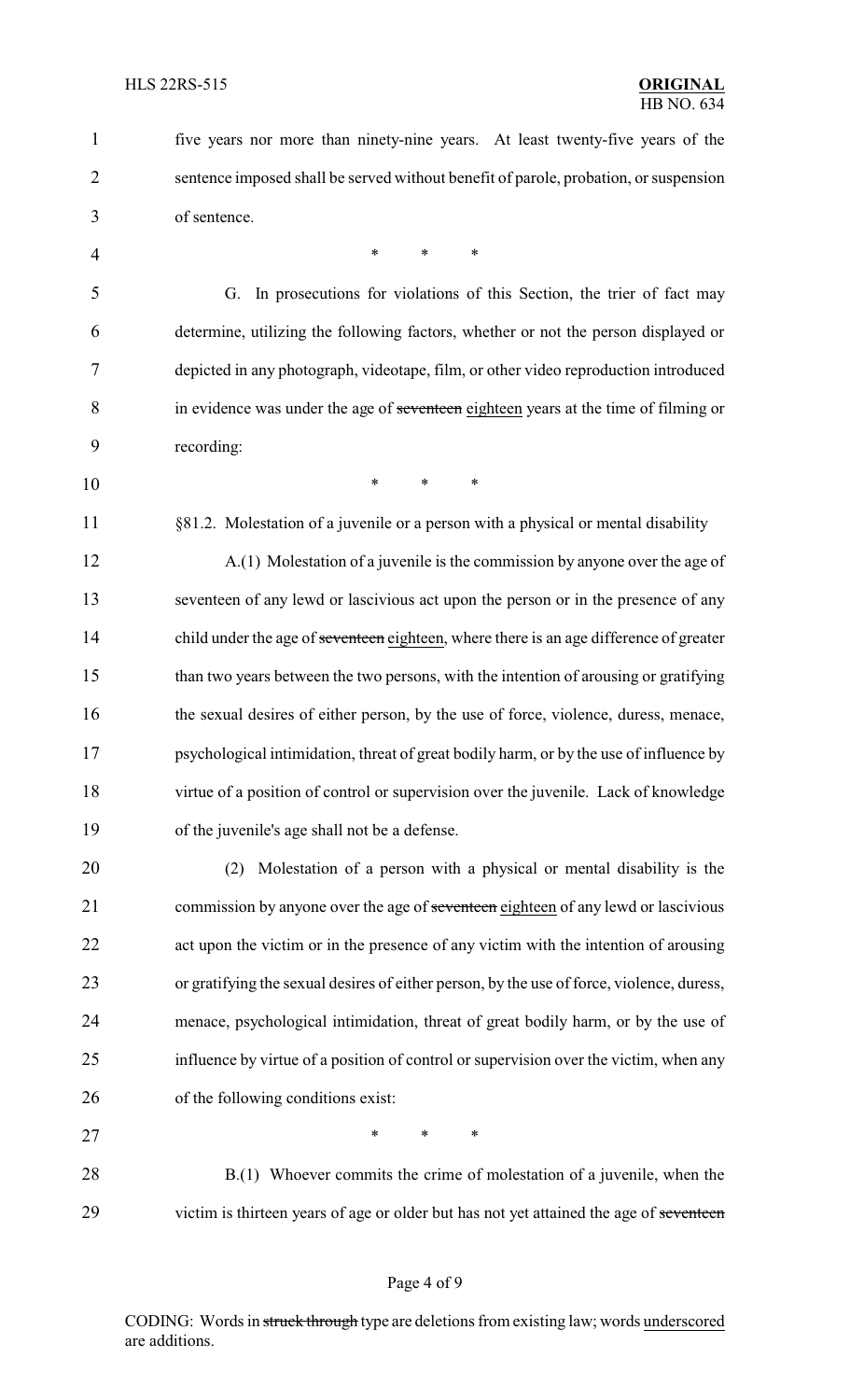eighteen, shall be fined not more than five thousand dollars, or imprisoned, with or without hard labor, for not less than five nor more than ten years, or both. The defendant shall not be eligible to have his conviction set aside or his prosecution dismissed in accordance with the provisions of Code of Criminal Procedure Article 893.

 (2) Whoever commits the crime of molestation of a juvenile, when the victim 7 is thirteen years of age or older but has not yet attained the age of seventeen eighteen, and when the offender has control or supervision over the juvenile, shall be fined not more than ten thousand dollars, or imprisoned, with or without hard labor, for not less than five nor more than twenty years, or both. The defendant shall not be eligible to have his conviction set aside or his prosecution dismissed in accordance with Code of Criminal Procedure Article 893.

 (3)(a) Whoever commits the crime of molestation of a juvenile, when the 14 victim is thirteen years of age or older but has not yet attained the age of seventeen eighteen, and when the offender is an educator of the juvenile, shall be fined not more than ten thousand dollars, or imprisoned, with or without hard labor, for not less than five nor more than forty years, or both. At least five years of the sentence imposed shall be without the benefit of parole, probation, or suspension of sentence, and the defendant shall not be eligible to have his conviction set aside or his prosecution dismissed in accordance with Code of Criminal Procedure Article 893.

21 \* \* \* \*

§81.3. Computer-aided solicitation of a minor

 A.(1) Computer-aided solicitation of a minor is committed when a person 24 seventeen eighteen years of age or older knowingly contacts or communicates, through the use of electronic textual communication, with a person who has not yet 26 attained the age of seventeen eighteen where there is an age difference of greater 27 than two years, or a person reasonably believed to have not yet attained the age of 28 seventeen eighteen and reasonably believed to be at least two years younger, for the purpose of or with the intent to persuade, induce, entice, or coerce the person to

#### Page 5 of 9

CODING: Words in struck through type are deletions from existing law; words underscored are additions.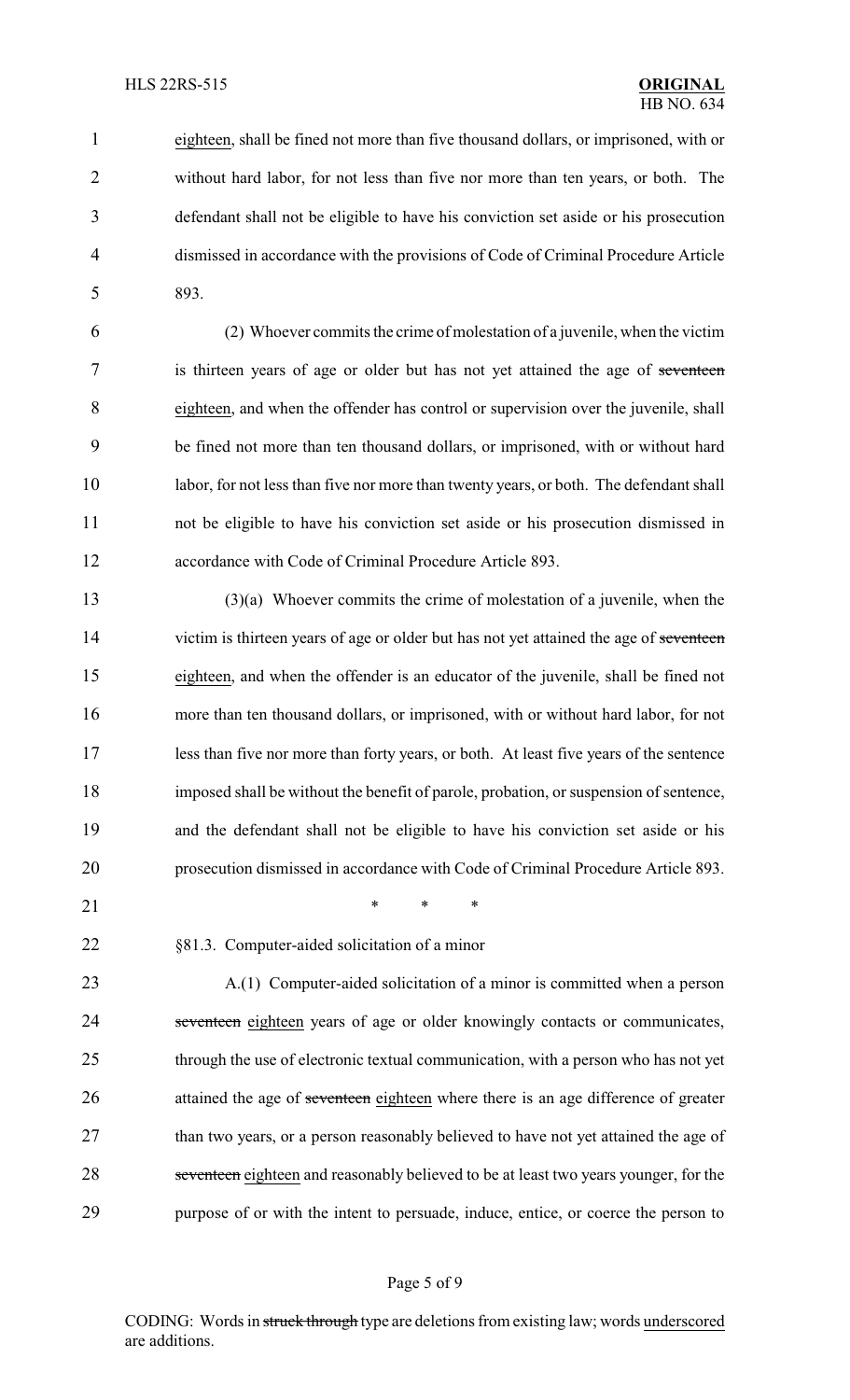1 engage or participate in sexual conduct or a crime of violence as defined in R.S. 2 14:2(B), or with the intent to engage or participate in sexual conduct in the presence 3 of the person who has not yet attained the age of seventeen eighteen, or person 4 reasonably believed to have not yet attained the age of seventeen eighteen.

 (2) It shall also be a violation of the provisions of this Section when a person seventeen eighteen years of age or older knowingly contacts or communicates, through the use of electronic textual communication, with a person who has not yet 8 attained the age of seventeen eighteen where there is an age difference of greater than two years, or a person reasonably believed to have not yet attained the age of seventeen eighteen and reasonably believed to be at least two years younger, for the 11 purpose of or with the intent to arrange for any third party to engage in any of the conduct proscribed by the provisions of Paragraph (1) of this Subsection.

13 (3) It shall also be a violation of the provisions of this Section when a person 14 seventeen eighteen years of age or older knowingly contacts or communicates, 15 through the use of electronic textual communication, with a person who has not yet 16 attained the age of seventeen eighteen, or a person reasonably believed to have not 17 yet attained the age of seventeen eighteen, for the purpose of recruiting, enticing, or 18 coercing the person to engage in commercial sexual activity.

19 \* \* \*

20 (5) It shall also be a violation of the provisions of this Section when a person 21 seventeen eighteen years of age or older knowingly uses another individual who is 22 seventeen eighteen years of age or older to contact or communicate with a person 23 who has not yet attained the age of seventeen eighteen and there is an age difference 24 of greater than two years between the person contacted and the offender or a person 25 reasonably believed to have not yet attained the age of seventeen eighteen and 26 reasonably believed to be at least two years younger than the offender, for the 27 purpose of or with the intent to engage in any of the conduct proscribed by Paragraph 28 (1) of this Subsection.

#### Page 6 of 9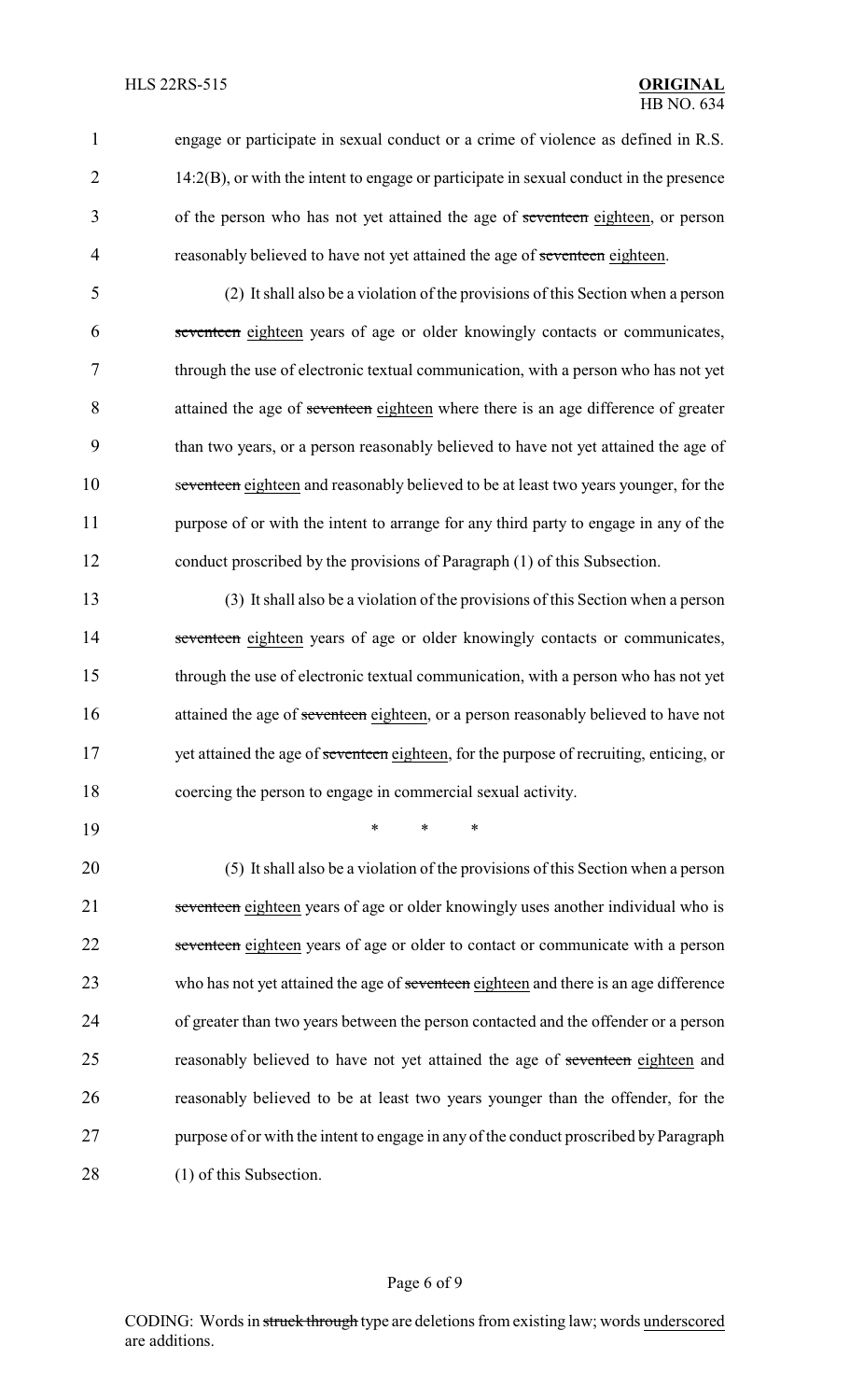| 1              | $B(1)(a)$ Whoever violates the provisions of this Section when the victim is            |
|----------------|-----------------------------------------------------------------------------------------|
| 2              | thirteen years of age or more but has not attained the age of seventeen eighteen shall  |
| 3              | be fined not more than ten thousand dollars and shall be imprisoned at hard labor for   |
| $\overline{4}$ | not less than five years nor more than ten years, without benefit of parole, probation, |
| 5              | or suspension of sentence.                                                              |
| 6              | $\ast$<br>$\ast$<br>*                                                                   |
| 7              | (c) Whoever violates the provisions of this Section, when the victim is a               |
| 8              | person reasonably believed to have not yet attained the age of seventeen eighteen,      |
| 9              | shall be fined not more than ten thousand dollars and shall be imprisoned at hard       |
| 10             | labor for not less than two years nor more than ten years, without benefit of parole,   |
| 11             | probation, or suspension of sentence.                                                   |
| 12             | *<br>*<br>∗                                                                             |
| 13             | $C(1)$ It shall not constitute a defense to a prosecution brought pursuant to           |
| 14             | this Section that the person reasonably believed to be under the age of seventeen       |
| 15             | eighteen is actually a law enforcement officer or peace officer acting in his official  |
| 16             | capacity.                                                                               |
| 17             | $*$ and $*$<br>∗<br>∗                                                                   |
| 18             | §91.13. Illegal use of controlled dangerous substances in the presence of persons       |
| 19             | under seventeen eighteen years of age                                                   |
| 20             | A. It shall be unlawful for any person over the age of seventeen eighteen,              |
| 21             | while in the presence of any person under the age of seventeen eighteen and when        |
| 22             | there is an age difference of greater than two years between the two persons, to use,   |
| 23             | consume, possess, or distribute any controlled dangerous substance in violation of      |
| 24             | the Uniform Controlled Dangerous Substances Act.                                        |
| 25             | *<br>*<br>∗                                                                             |
| 26             | §92. Contributing to the delinquency of juveniles                                       |
| 27             | A. Contributing to the delinquency of juveniles is the intentional enticing,            |
| 28             | aiding, soliciting, or permitting, by anyone over the age of seventeen, of any child    |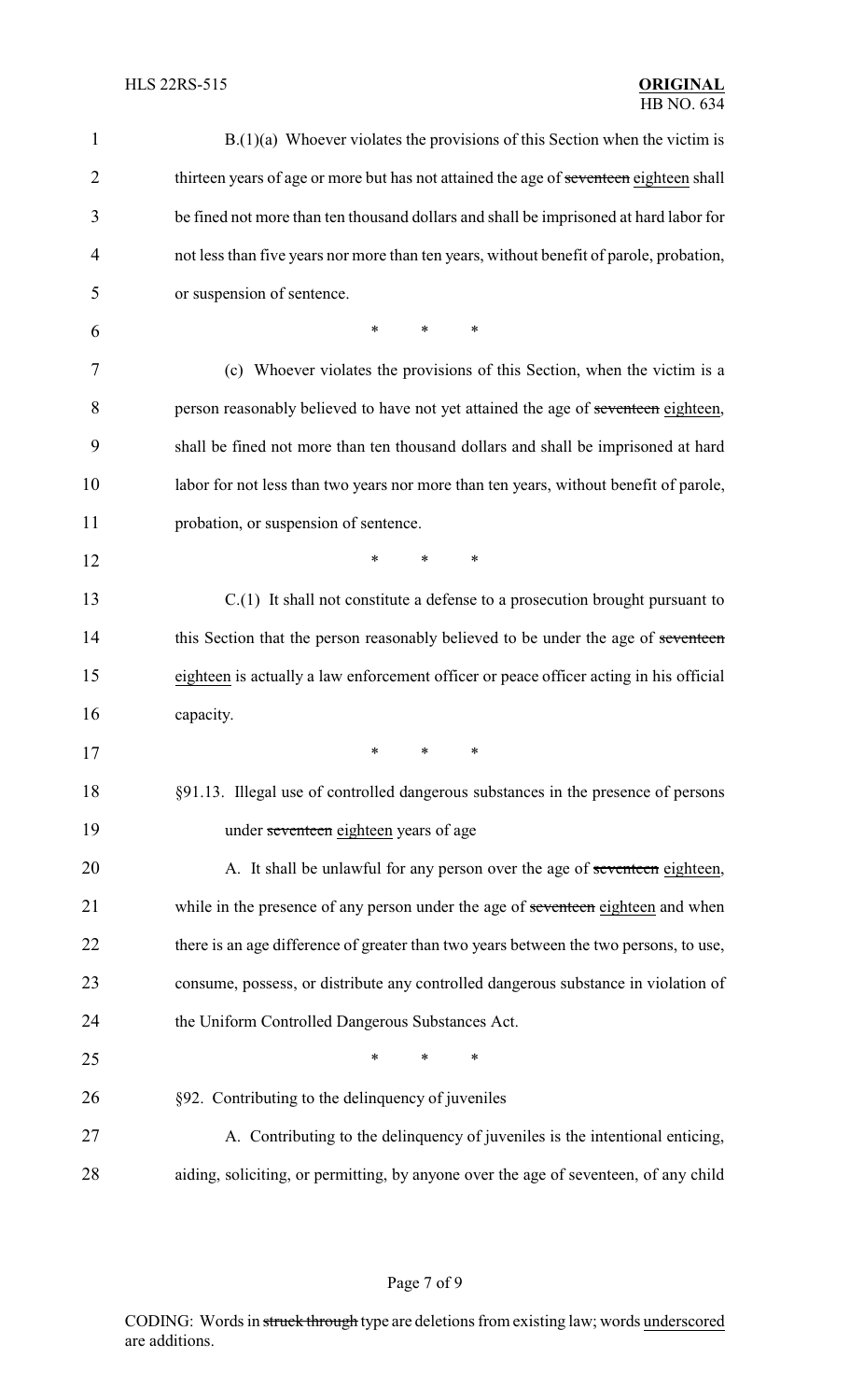| $\mathbf{1}$   | under the age of seventeen eighteen, and no exception shall be made for a child who   |
|----------------|---------------------------------------------------------------------------------------|
| $\overline{2}$ | may be emancipated by marriage or otherwise, to:                                      |
| 3              | $\ast$<br>$\ast$<br>*                                                                 |
| $\overline{4}$ | §93. Cruelty to juveniles                                                             |
| 5              | A. Cruelty to juveniles is:                                                           |
| 6              | The intentional or criminally negligent mistreatment or neglect by<br>(1)             |
| 7              | anyone seventeen eighteen years of age or older of any child under the age of         |
| 8              | seventeen eighteen whereby unjustifiable pain or suffering is caused to said child.   |
| 9              | Lack of knowledge of the child's age shall not be a defense; or                       |
| 10             | (2) The intentional or criminally negligent exposure by anyone seventeen              |
| 11             | eighteen years of age or older of any child under the age of seventeen eighteen to a  |
| 12             | clandestine laboratory operation as defined by R.S. 40:983 in a situation where it is |
| 13             | foreseeable that the child may be physically harmed. Lack of knowledge of the         |
| 14             | child's age shall not be a defense.                                                   |
| 15             | (3) The intentional or criminally negligent allowing of any child under the           |
| 16             | age of seventeen eighteen years by any person over the age of seventeen eighteen      |
| 17             | years to be present during the manufacturing, distribution, or purchasing or          |
| 18             | attempted manufacturing, distribution, or purchasing of a controlled dangerous        |
| 19             | substance in violation of the Uniform Controlled Dangerous Substances Law. Lack       |
| 20             | of knowledge of the child's age shall not be a defense.                               |
| 21             | $\ast$<br>*<br>$\ast$                                                                 |
| 22             | §93.2.3. Second degree cruelty to juveniles                                           |
| 23             | A.(1) Second degree cruelty to juveniles is the intentional or criminally             |
| 24             | negligent mistreatment or neglect by anyone over the age of seventeen to any child    |
| 25             | under the age of seventeen eighteen which causes serious bodily injury or             |
| 26             | neurological impairment to that child.                                                |
| 27             | *<br>∗<br>∗                                                                           |
| 28             | §283. Video voyeurism; penalties                                                      |
| 29             | A. Video voyeurism is any of the following:                                           |
|                |                                                                                       |

# Page 8 of 9